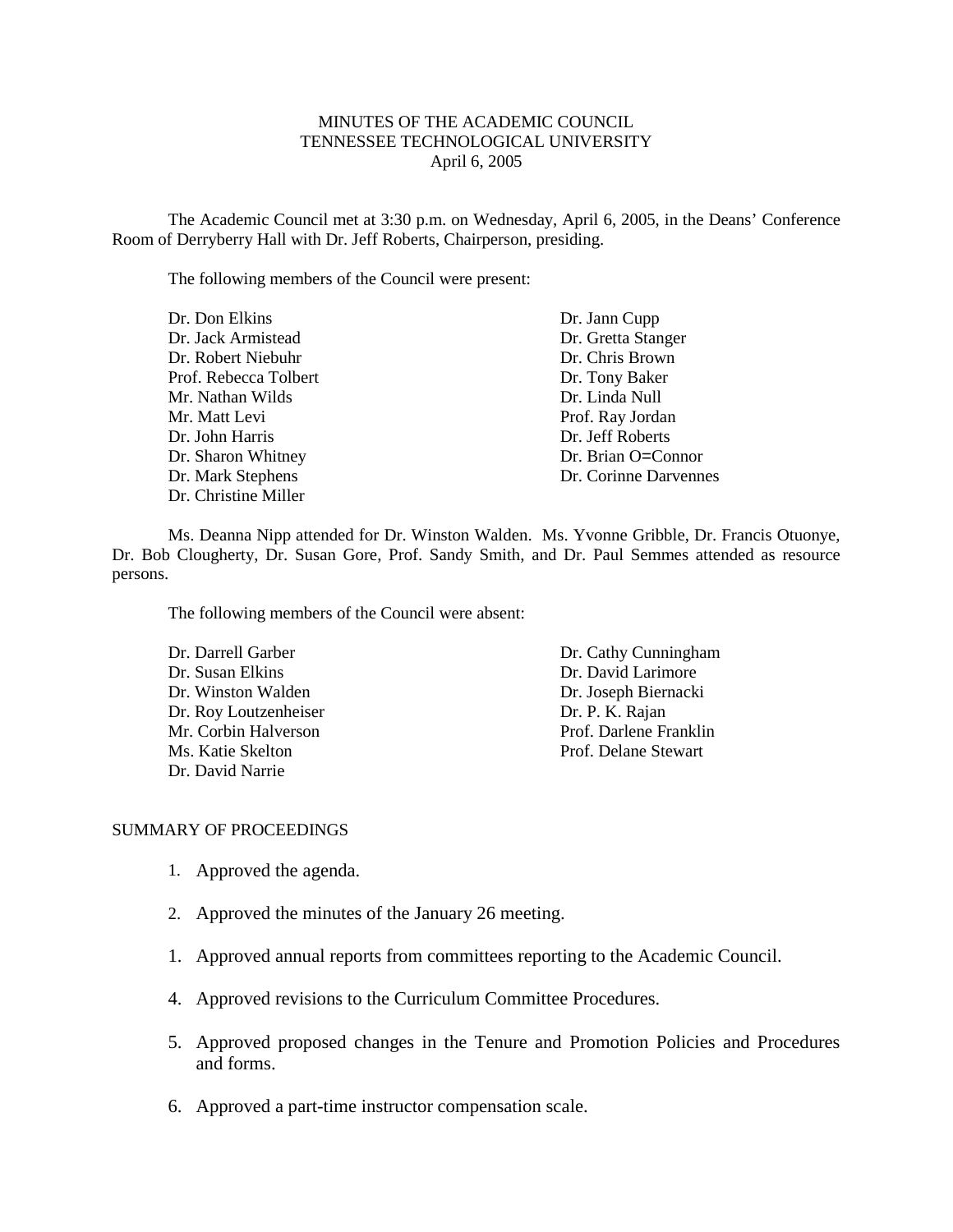Academic Council 4/6/05 - Page 2

7. Re-elected Jeff Roberts as chairperson for 2005-06.

# PROCEEDINGS

# Approval of the Agenda

Professor Tolbert MOVED approval of the agenda, Dr. Stephens SECONDED the motion, and the agenda was APPROVED as distributed.

## Approval of the Minutes of the January 26 Meeting

Dr. Niebuhr MOVED approval of the minutes of the January 26 meeting, and Dr. Null SECONDED the motion. The minutes were APPROVED as posted on the web.

# Approval of Annual Reports from Committees Reporting to the Academic Council

Mr. Levi MOVED approval of the committee reports, and Mr. Wilds SECONDED the motion. Dr. Otuonye answered questions about the awarding of faculty research grants, and Dr. Roberts pointed out that the Faculty Research grants are now divided into two programs, the Research Initiation Program and the Faculty Research Development Program. Professor Tolbert responded to a question about Mechanical Engineering by saying that M.E. has now joined the other engineering departments in allowing a student to go directly into his/her major department. Dr. Roberts asked what decision was made by the Records Office on the referral from the Committee on Commencement, Convocations, and Academic Ceremonies in regard to allowing Honors graduates who do a thesis to be so recognized on their diplomas and transcripts. Professor Tolbert said the thesis would not appear on the diploma, but it could be on the transcript. By a unanimous vote, the motion to approve the reports PASSED.

### Revisions to University Curriculum Committee Procedures

Professor Tolbert presented the revisions to the Procedures of the University Curriculum Committee and stated that the following new philosophy statement was added as II:

The Curriculum Committee of Tennessee Technological University strongly affirms that the curricula of all credit-bearing programs devolve from the faculty. Each unit or departmental faculty approves proposals as a committee of the whole or as faculty representatives on a curriculum committee. Approved proposals are forwarded to the college curriculum committee and, if approved there, to the Curriculum Committee of Tennessee Technological University for final approval.

The Committee also added the following statement to No. X of the procedures: All new programs are referred to Academic Council and University Assembly for action.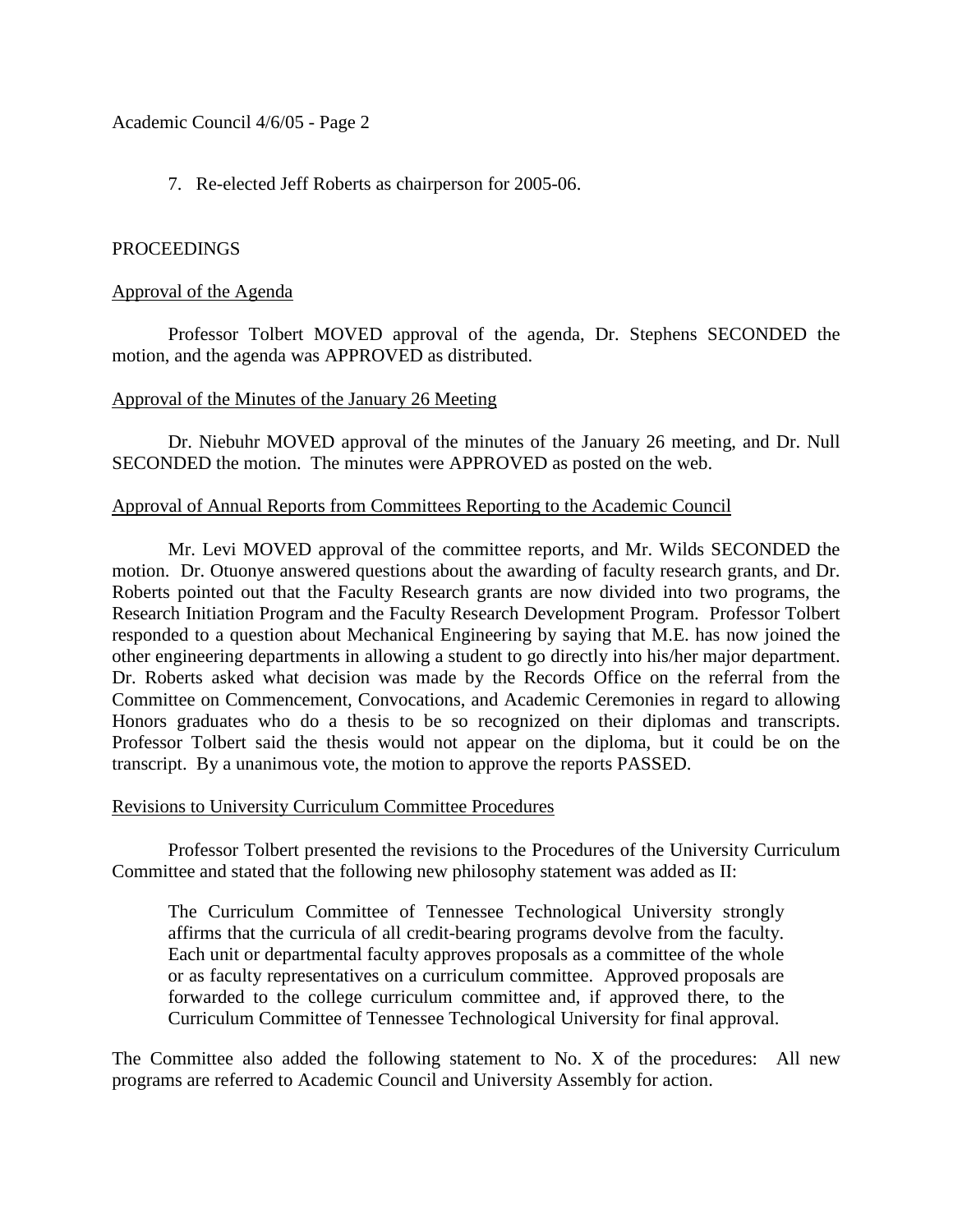#### Academic Council 4/6/05 - Page 3

Professor Tolbert MOVED approval of the revisions, and Dr. Miller SECONDED the motion. It was noted that this process was not spelled out in writing anywhere, but it needed to be for SACS and other purposes. The motion CARRIED by a unanimous vote.

#### Proposed Changes in the TTU Tenure and Promotion Policies and Procedures

In relating background information on this issue, Dr. Null said the TTU documents represent about two years of work with TBR on revisions to the TBR policies and then work by the campus committee chaired by Jonathan Good to bring our tenure and promotion policies and procedures into line with TBR policy. The Policies and Procedures then went to the Faculty Senate for input. Dr. Null thanked the proofreaders—Jann Cupp, P.K. Rajan, Mark Stephens, and Rafal Ablamowicz. Dr. Null MOVED approval of the whole packet of documents as distributed by e-mail with the agenda, and Dr. Whitney SECONDED the motion.

The question of external evaluators was discussed. Because our policy can be more but not less stringent than TBR policy, Dr. Barker said that the requirement for three external evaluators should be in our document because it is in TBR policy.

In the requirements for each level--assistant, associate, and full professor-- "evidence of good character, mature attitude, and professional integrity" are required, and at the full professor level, "a high degree of academic maturity and responsibility" is required. However, since there is no place on the check sheet to evaluate these characteristics, Professor Tolbert asked if the assumption should be made that these qualities would be integrated into the overall evaluation. Dr. Null said that this assumption should be made since there is no longer a category on collegiality. The group also discussed the length of the probationary period.

Dr. Baker and the Council expressed appreciation to Dr. Null for all her hard work in revising the Tenure and Promotion Policies.

The Council PASSED by a unanimous vote the motion to approve the revised Tenure and Promotion Policies and Procedures and Forms. Dr. Null will take this item to the Administrative Council today, and from there it will go to the University Assembly, the Faculty Senate, and the general faculty.

### Part-Time Instructor Compensation Scale

Dr. Baker said that this item arises because the campus has not defined the four levels for part-time compensation. As chair of the Faculty Senate's ad hoc Committee on Part-Time Compensation Levels, Dr. Baker presented the proposal that was distributed with the agenda for this meeting. Dr. Baker said the committee started with four guiding principles: (1) the definitions must comply with TBR policy, (2) no part-time instructor will receive a cut in pay, (3) the definitions should compensate for longevity, and (4) the definitions should not be overly restrictive. Dr. Baker said the committee looked at what MTSU and Volunteer State were doing and then customized the definitions for TTU. Dr. Baker noted that the proposal does not change a current policy but composes a policy.